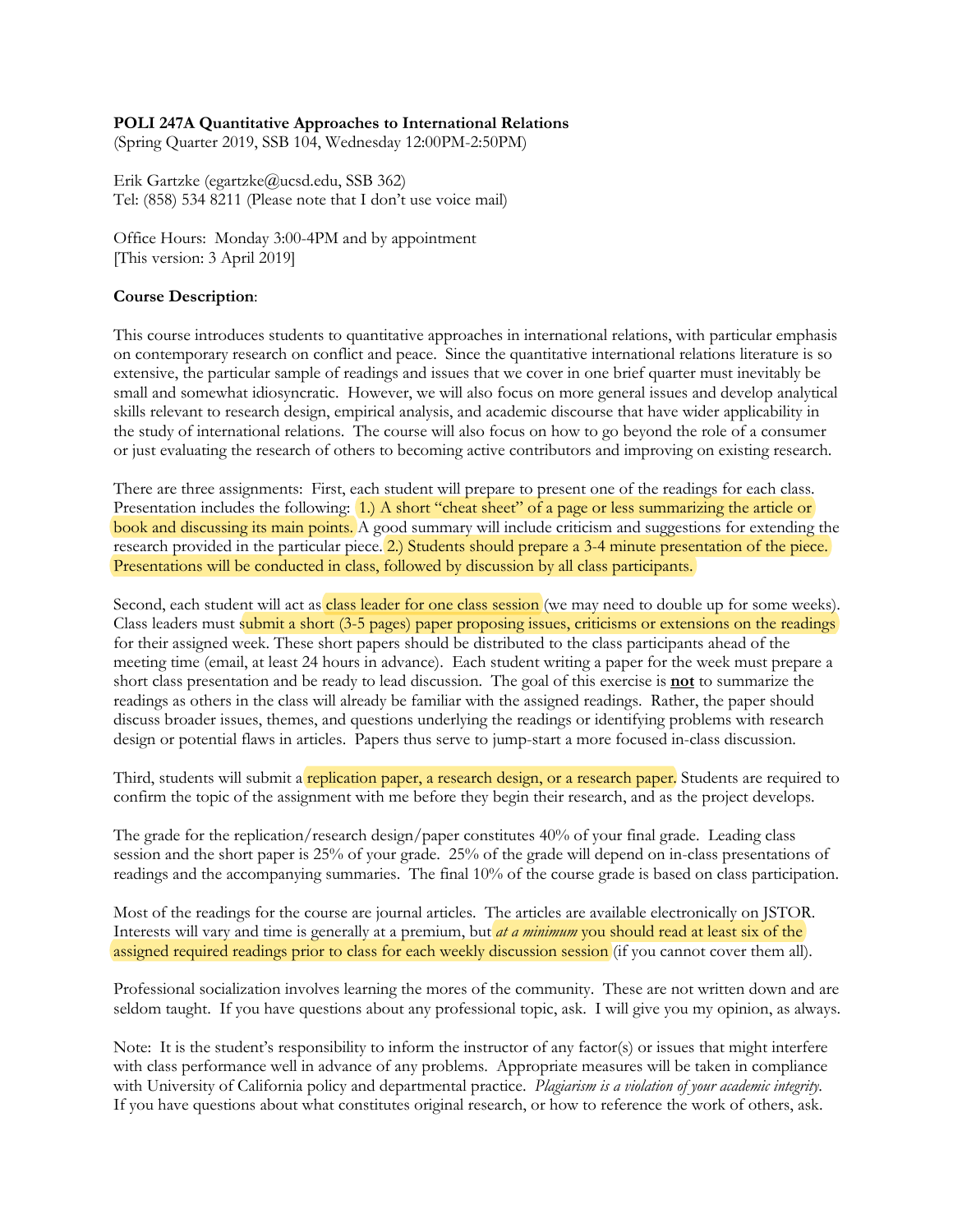\* Disclaimer: The syllabus is intended to provide information about the readings and requirements of the course. Although it is believed to be accurate at the time of dissemination, changes may be made without further notice. No part of this document should be construed as assigning any rights whatsoever beyond those set forth by the policies of the University of California and the Department of Political Science.

**Course Materials:** The syllabus is meant to be a resource for additional study and research beyond the plan of the course. The syllabus contains many readings that are not required, but are recommended. You may find a number of books helpful for this course and for future reference (*you are* **not required** *to purchase*).

General Reference:

- Carlsnaes, Walter, Thomas Risse, and Beth A Simmons (Eds.). 2002. *Handbook of International Relations.* Thousand Oaks, CA: SAGE.
- Dougherty, James E., and Robert L. Pfaltzgraff, Jr. 1996. *Contending Theories of International Relations: A Comprehensive Survey*. New York: Longman. [ISBN: 0-673-99756-1 (paper)].
- Geller, Daniel S., and J. David Singer. 1998. *Nations at War: A Scientific Study of International Conflict*. Cambridge: Cambridge University Press. [ISBN: 0-521-62906-3 (paper)].
- Goemans, H.E. 2000. *War and Punishment: The Causes of War Termination and the First World War*. Princeton, NJ: Princeton University Press. [ISBN: 0-691-02148-1 (paper)].

``Modern Classics'' (broadly conceived):

- Blainey, Geoffrey. 1988. *The Causes of War*. New York: Free Press. [ISBN: 0-02-903591-0 (paper)].
- Bueno de Mesquita, Bruce. 1981. *The War Trap*. New Haven, CT: Yale University Press.
- Bueno de Mesquita, Bruce, and David Lalman. 1992. *War and Reason: Domestic and International Imperatives*. New Haven, CT: Yale University Press. [ISBN: 0-300-05922-1 (paper)].
- Huth, Paul K. 1988. *Extended Deterrence and the Prevention of War*. New Haven, CT: Yale University Press. [ISBN: 0-300-05061-5 (paper)].
- Midlarsky, Manus I. 1989. *Handbook of War Studies*. Boston: Unwin Hymen.
- Russett, Bruce. 1993. *Grasping the Democratic Peace: Principles for a Post-Cold War World*. Princeton, NJ: Princeton University Press. [ISBN: 0-691-00164-2 (paper)].
- Vasquez, John A., and Marie T. Henehan. 1992. *The Scientific Study of Peace and War: A Text Reader*. New York: Lexington Books. [ISBN: 9-669-20105-7 (paper)].

Research Design, Methodology:

- Harvey, Frank P., and Michael Brecher (Eds.). 2002. *Evaluating Methodology in International Studies.* Ann Arbor, MI: University of Michigan Press.
- Most, Ben A. and Harvey Starr. 1989. *Inquiry, Logic, and International Politics.* Columbia, S.C.: University of South Carolina Press.
- Sprinz, Detlef, and Yael Wolinsky-Nahmias (Eds.). 2004. *Models, Numbers, and Cases: Methods for Studying International Relations.* Ann Arbor, MI: University of Michigan Press.

Applied (substantive) Studies:

- Bueno de Mesquita, Bruce, Alastair Smith, Randolph M. Siverson and James D. 2005. *The Logic of Political Survival*. Cambridge, MA: MIT Press. [ISBN: 0-262-52440-6 (paper)].
- Cederman, Lars-Erik. 1997. *Emergent Actors in World Politics: How States and Nations Develop and Dissolve*. Princeton, NJ: Princeton University Press. [ISBN: 0-691-02148-1 (paper)].
- Fazal, Tanisha. 2007. *State Death: The Politics and Geography of Conquest, Occupation, and Annexation*. Princeton, NJ: Princeton University Press. [ISBN: 0-691-13460-X].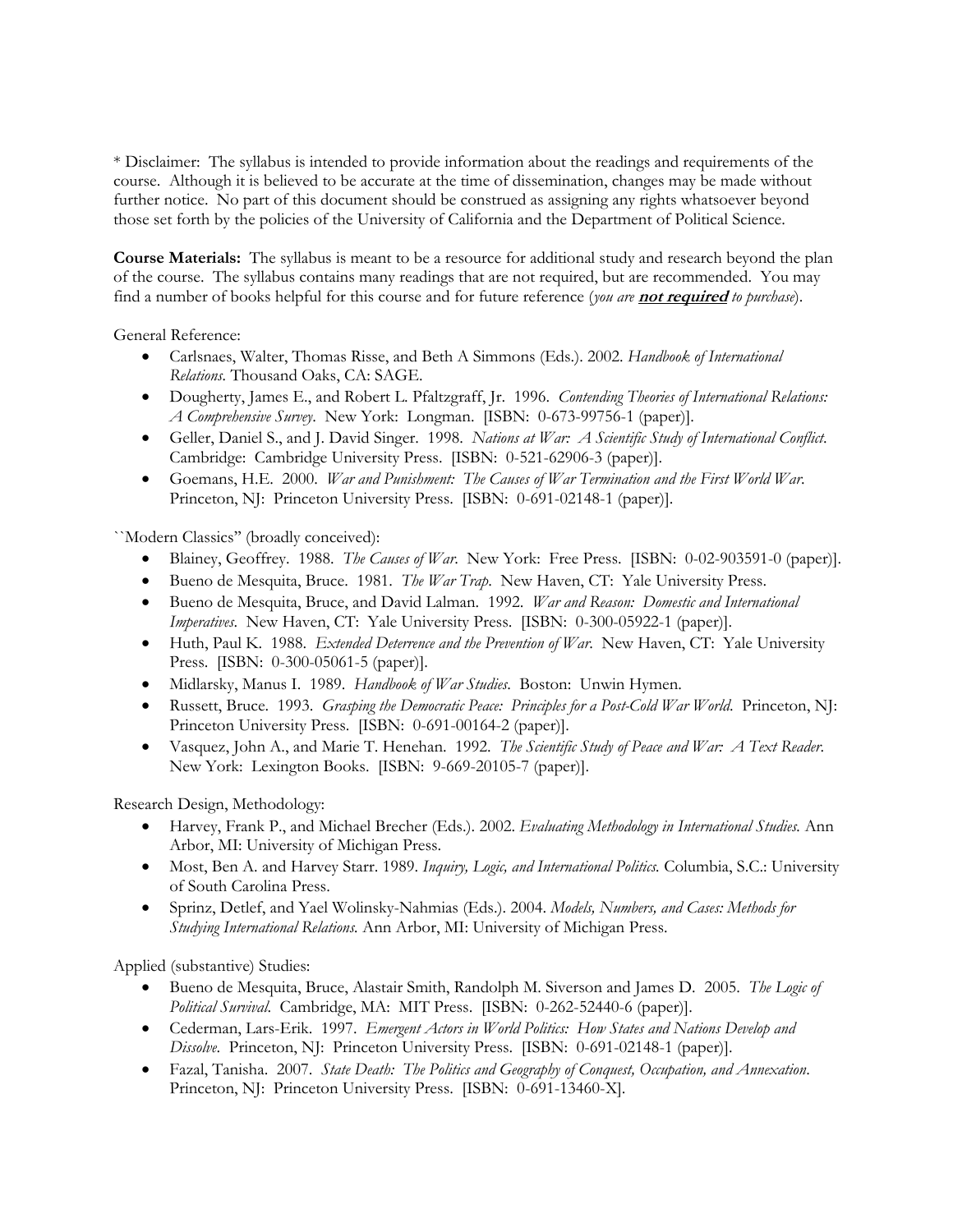- Goemans, H.E. 2000. *War and Punishment: The Causes of War Termination and the First World War*. Princeton, NJ: Princeton University Press. [ISBN: 0-691-02148-1 (paper)].
- Huth, Paul K. 1998. *Standing Your Ground: Territorial Disputes and International Conflict*. Ann Arbor, MI: University of Michigan Press. [ISBN: 0-472-08520-4 (paper)].
- Kugler, Jacek, and Douglas Lemke, eds. 1996. *Parity and War: Evaluations and Extensions of the War Ledger*. Ann Arbor, MI: University of Michigan Press. [ISBN: 0-472-09602-1 (paper)].
- McGillivray, Fiona, and Alastair Smith. 2008. *Punishing the Prince: A Theory of International Relations, Political Institutions, and Leader Change*. Princeton, NJ: Princeton University Press.
- Midlarsky, Manus I. 2000. *Handbook of War Studies II*. Ann Arbor, MI: University of Michigan Press.
- Russett, Bruce, and John Oneal. *Triangulating Peace: Democracy, Interdependence, and International Organizations*. New York: W.W. Norton. [ISBN: 0-393-97684-X (paper)].
- Sandler, Todd, and Keith Hartley. 1995. *The Economics of Defense.* Cambridge: Cambridge University.
- Schultz, Kenneth A. 2001. *Democracy and Coercive Diplomacy*. Cambridge: Cambridge University.
- Zagare, Frank C., and D. Marc Kilgour. 2000. *Perfect Deterrence*. Cambridge: Cambridge University.
- Wagner, R. Harrison. 2007. *War and the State: The Theory of International Politics*. Ann Arbor, MI: University of Michigan Press. [ISBN: 0-472-06981-0 ].

#### **1. [3 April] Introduction to Quantitative Research**

Required:

- Bueno de Mesquita, Bruce. 1985. "Toward a Scientific Understanding of International Conflict: A Personal View." *International Studies Quarterly* 29(2):121-154 (with comments).
- Gaddis, John Lewis. 1992/93. "International Relations Theory and the End of the Cold War," *International Security* 17:5-58.
- Orme-Johnson, David W.; Charles N. Alexander and John L. Davies. 1988. "International Peace Project in the Middle East: The Maharishi Technology of the Unified Field," *Journal of Conflict Resolution* 32:776-812 (with comments).
- Ray, James Lee and Bruce Russett. 1996. "The Future as Arbiter of Theoretical Controversies: Predictions, Explanations and the End of the Cold War," *British Journal of Political Science* 26:441-70.
- Schrodt, Phillip A. 1990. "A Methodological Critique of a Test of the Effect of the Maharishi Technology of the Unified Field," *Journal of Conflict Resolution* 34:745-55.
- Simowitz, Roslyn L. & Barry Price. 1986. "Progress in the Study of International Conflict: A Methodological Critique." *Journal of Peace Research* 23(1):29-40.
- Wagner, Harrison. "Who's Afraid of Rational Choice Theory?" Working Paper. University of Texas. (http://web.austin.utexas.edu/hw/papers/rct.pdf)
- Zinnes, Dina. 1980. "Three Puzzles in Search of a Researcher," *International Studies Quarterly*, 24:315- 42.

- A.) Cumulation (progress) in IR:
- Bremer, Stuart A. 1976. "Obstacles to the Accumulation of Knowledge" in James N. Rosenau (ed.) *In Search of Global Patterns.* New York: Free Press.
- Bueno de Mesquita, Bruce. 1996. "The Benefits of a Social Scientific Approach to Studying International Affairs." in *Explaining International Relations Since 1945*. Ngaire Woods, ed. Oxford: Oxford University Press.
- Jervis, Robert. 1976. "Cumulation, Correlation, and Woozles" in James N. Rosenau (ed.) *In Search of Global Patterns.* New York: Free Press.
- Nicholson, Michael. 1996. *Causes and Consequences in International Relations.* London: Pinter.
- Zinnes, Dina A. 1976. "The Problem of Cumulation." In James Rosenau (ed.) *In Search of Global Patterns*. New York: Free Press.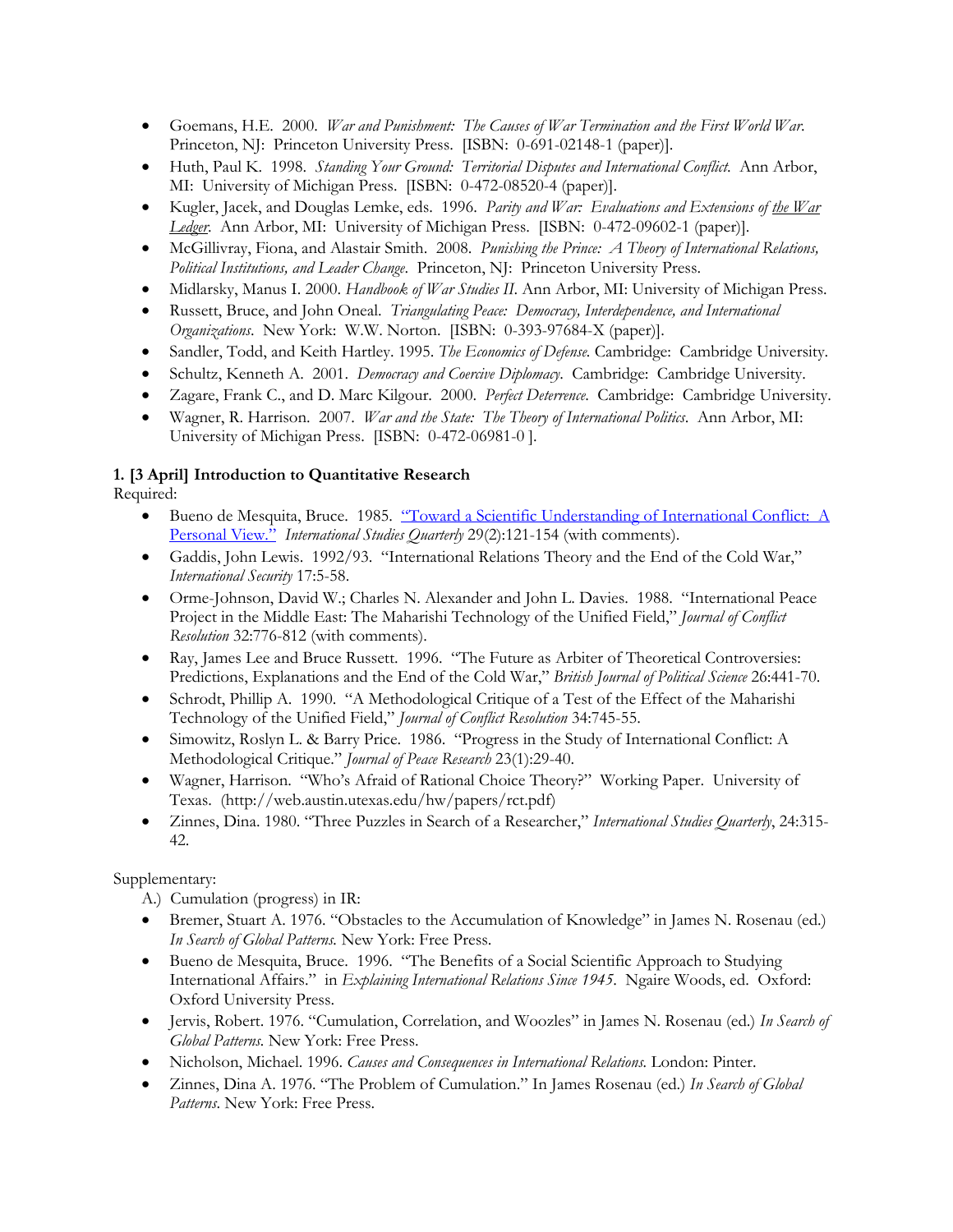B.) Evaluating Scientific Research:

- Bremer, Stuart A. & Thomas R. Cusak (eds.). 1995. *The Process of War: Advancing the Scientific Study of War*. Luxembourg: Gordon and Breach.
- Singer, J. David. 1961. "The Level-of-Analysis Problem in International Relations." *World Politics* 14:77-92.
- Vasquez, John. 1997. "The Realist Paradigm and Degenerative versus Progressive Research Programs: An Appraisal of Neotraditional Research on Waltz's Balancing Proposition." American Political Science Review 91(4):899-912.
- Walt, Stephen P. 1999. "Rigor or Rigor Mortis? Rational Choice and Security Studies," *International Security*. 23(4):5-48 (with comments in *International Security* 24(2))
- Waltz, Kenneth N. 1997. "Evaluating Theories." *American Political Science Review* 91(4):913-917.

C.) Data on Peace and Conflict

- Azar, Edward E. 1980. "The Conflict and Peace Databank (COPDAB) project." *Journal of Conflict Resolution* 24:143-52.
- Brecher, Michael, and Jonathan Wilkenfeld. 1997. *A Study of Crisis.* Ann Arbor, MI: University of Michigan Press.
- Gerner, Deborah J., Philip A. Schrodt, and Ronald A. Francisco. 1994. "Machine Coding of Event Data Using Regional and International Sources." *International Studies Quarterly* 38:91-119.
- Gleditsch, Nils Petter, Peter Wallensteen, Mikael Eriksson, Margareta Sollenberg, and Håvard Strand. 2002. "Armed Conflict 1946-2001: A New Dataset." *Journal of Peace Research* 39:615–37.
- Jones, Daniel M., Stuart A. Bremer, and J. David Singer. 1996. "Militarized Interstate Disputes, 1816- 1992: Rationale, Coding Rules, and Empirical Applications." *Conflict Management and Peace Science* 15:163-213.
- Small, Melvin, and J. David Singer. 1982. *Resort to Arms: International and Civil Wars, 1816-1980.* Beverly Hills, CA: Sage.
- Wallensteen, Peter, and Margareta Sollenberg. 2000. "Armed Conflict, 1989-1999." *Journal of Peace Research* 37:635-49.

## **2. [10 April] War Onset (Dyad, System)**:

- Braumoeller, Bear. 2008. "Systemic Politics and the Origins of Great Power Conflict." *American Political Science Review* 102(1):1-17.
- Bueno de Mesquita, Bruce. "An Expected Utility Theory of International Conflict." *American Political Science Review* 74:917-31
- Bueno de Mesquita, Bruce, and David Lalman. 1988. "Empirical Support For Systemic and Dyadic Explanations of International Conflict." *World Politics*, 41, 1-20.
- Goddard, Stacie. 2006. "Uncommon Ground: Indivisible Territory and the Politics of Legitimacy," *International Organization* 60(1): 5-68.
- Huth, Paul, D. Scott Bennett, and Christopher Gelpi. 1992. "System Uncertainty, Risk Propensity, and International Conflict." *Journal of Conflict Resolution* 36(3):478-517.
- Kim, Woosang, and James D. Morrow. 1992. "When Do Power Shifts Lead to War?" *American Journal of Political Science* 36(4):896-922.
- Mansfield, Edward D. 1992. "The Concentration of Capabilities and the Onset of War" *Journal of Conflict Resolution* 36:3-24.
- Ordeshook, Peter F., and Emerson S. Niou. 1990. "Stability in Anarchic International Systems." *American Political Science Review* 84:1207-34.
- Reiter, Dan, Allan Stam, and Michael Horowitz. 2014. "A Revised Look at Interstate Wars, 1816-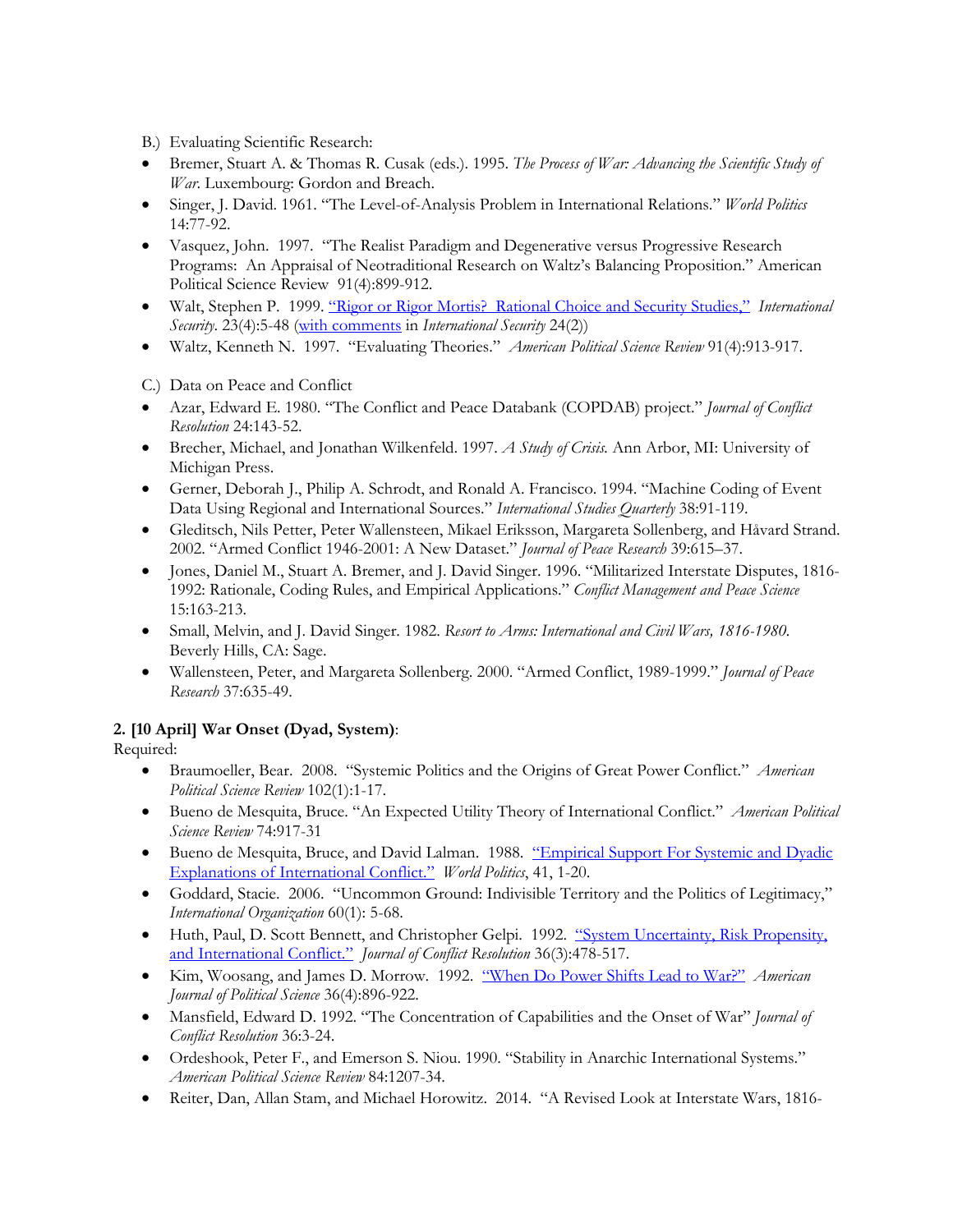2007." *Journal of Conflict Resolution* (5):1-22

- Sechser, Todd. 2010. "Goliath's Curse: Coercive Threats and Asymmetric Power," *International Organization* 64(4): 627-60
- Thompson, William R. 1986. "Polarity, the Long Cycle, and Global Power Warfare." *Journal of Conflict Resolution* 30:587-615.

Supplementary:

- Brecher, Michael, Patrick James, and John F. Wilkenfeld. 1990. "Polarity and Stability: New Concepts, Indicators, and Evidence." *International Interactions* 16:49—80.
- Cederman, Lars-Erik. 1994. "Emergent Polarity Analyzing State Formation and Power-Politics." *International Studies Quarterly* 38:501-33.
- Fearon, James D. 1995. "Rationalist Explanations for War." *International Organization* 49(3):379-414.
- Fordham, Benjamin, and Victor Asal. 2007. "Billiard Balls and Snowflakes: Do the Unit-level Characteristics of Leading States Influence Systemic Outcomes?" *International Studies Quarterly* 51(1):1-18.
- Hegre, Haavard. 2008. "Gravitating toward War: Preponderance May Pacify, but Power Kills." *Journal of Conflict Resolution* 52(4):566-589.
- Kugler, Jacek, and Douglas Lemke. 2000. "The Power Transition Research Program: Assessing Theoretical and Empirical Advances." In Manus Midlarsky (ed.), *Handbook of War Studies II*. Ann Arbor: University of Michigan Press.
- Lemke, Douglas, and Suzanne Werner. 1996. "Power Parity, Commitment to Change, and War." *International Studies Quarterly* 40: 235-260.
- Reiter, Dan. 2003. "Exploring the Bargaining Model of War." *Perspectives on Politics* 1(1):27-43.
- Schrodt, Phillip A. 1978. "Richardson's N-Nation Model and the Balance of Power." *American Journal of Political Science* 22:364-90.
- Singer, J. David, Stuart Bremer, and John Stuckey. 1972. "Capability Distribution, Uncertainty, and Major Power War." In *Peace, War, and Numbers*, edited by Bruce M. Russett, 19-48. Beverly Hills, CA: Sage.
- Siverson, Randolph M., and Michael P. Sullivan. 1983. "The Distribution of Power and the Onset of War." *Journal of Conflict Resolution* 27.
- Smith, Alastair. 1996. "To Intervene or Not to Intervene: A Biased Decision." *Journal of Conflict Resolution* 40(1):16-40.
- Wagner, R. Harrison. 1994. "Peace, War, and the Balance of Power." *American Political Science Review* 88:595-607.
- Ward, Michael D., and Lewis L. House. 1988. "A Theory of the Behavioral Power of Nations." *Journal of Conflict Resolution* 32:3-36.
- Wayman, Frank Whelon. 1984 "Bipolarity and War: The Role of Capability Concentration and Alliance Patterns among Major Powers, 1816-1965." *Journal of Peace Research* 21(1): 61-78.
- Weede, Erich. 1976. "Overwhelming Preponderance as a Pacifying Condition Among Contiguous Asian Dyads." *Journal of Conflict Resolution* 24:395-411

## **3. [17 April] War Expansion, Intervention and Outcome**:

- Bennett, D. Scott, and Allan C. Stam III. 1996. "The Duration of Interstate Wars, 1816-1985." *American Political Science Review* 90(2):239-257.
- Diehl, Paul F., Jennifer Reifschneider, and Paul R. Hensel. 1996. "United Nations Intervention and Recurring Conflict." *International Organization* 50:683700.
- Gartner, Scott Sigmund and Randolph M. Siverson. 1996. "War Expansion and War Outcome." *Journal of Conflict Resolution* 40(1):4-15.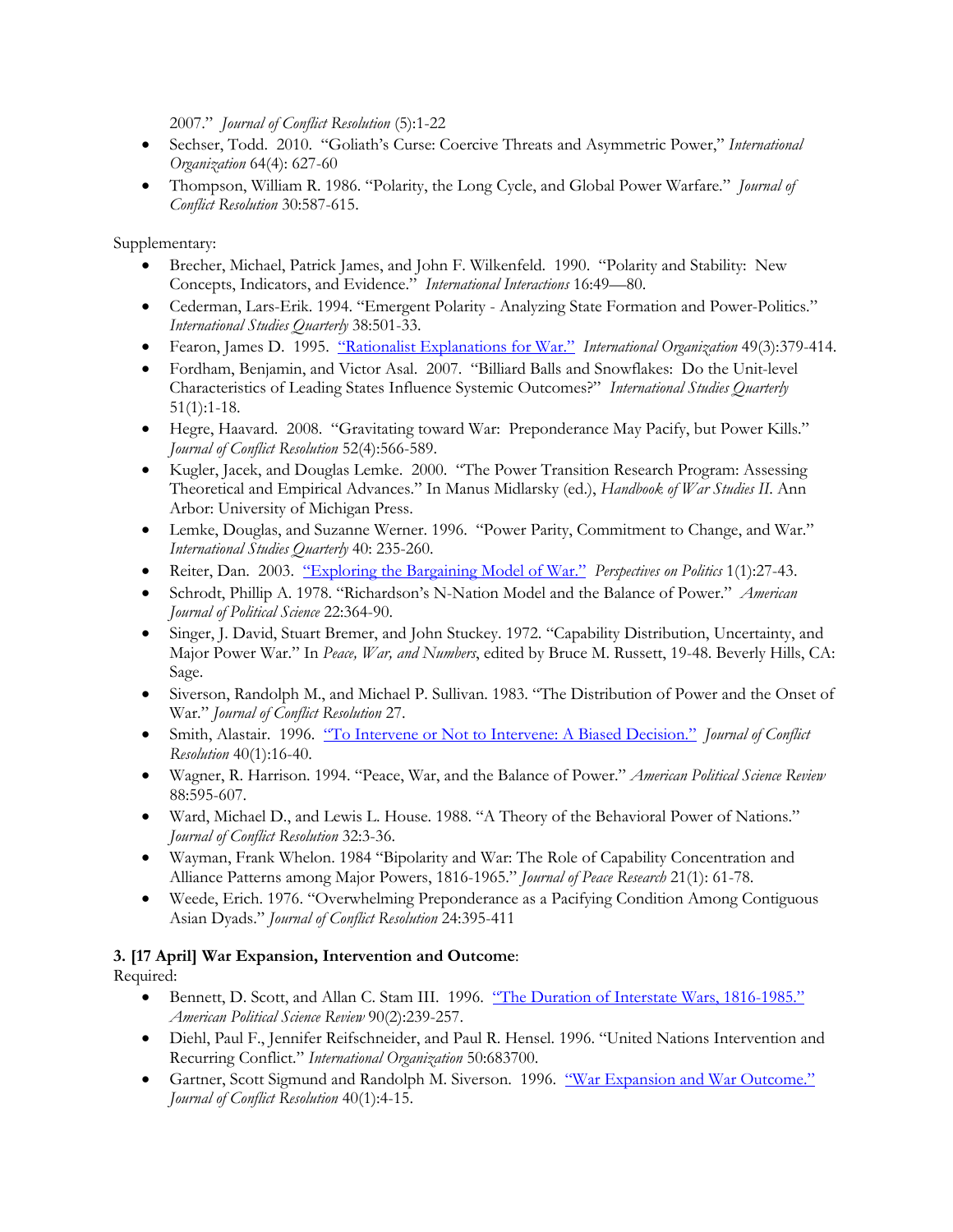- Huth, Paul. 1998. "Major Power Intervention in International Crises." *Journal of Conflict Resolution*  42:744-70.
- Kirby, Andrew M., and Michael D. Ward. 1987. "The Spatial Analysis of Peace and War." *Comparative Political Studies* 20:293-313.
- McMahon, R. Blake, and Branislav L. Slantchev. 2015. "The Guardianship Dilemma: Regime Security through and from the Armed Forces." *American Political Science Review* 109(2):1-17.
- Ramsay, Kristopher W. 2008. "Settling It on the Field: Battlefield Events and War Termination." Journal of Conflict Resolution 52(6):850-879.
- Regan, Patrick M. 1996. "Conditions of Successful Third Party Intervention in Intra-state Conflicts." *Journal of Conflict Resolution* 40:336-59.
- Werner, Suzanne. 1999. "The Precarious Nature of Peace: Resolving the Issues, Enforcing the Settlement, and Renegotiating the Terms." *American Journal of Political Science* 43(3): 912-934.

- Altfeld, Michael F, and Bruce Bueno de Mesquita. 1979. "Choosing Sides in Wars." *International Studies Quarterly* 23:87-112.
- Gartzke, Erik A., and Kristian S. Gleditsch. 2001. Balancing, Bandwagoning, Bargaining and War: Signaling and Selection Among Third-Party Joiners. Paper Presented at 42nd Annual Convention of the International Studies Association, Chicago, IL, 20-24 February.
- Grieg, J. Michael. 2001, "Moments of Opportunity: Recognizing Conditions of Ripeness for International Mediation Between Enduring Rivals." *Journal of Conflict Resolution* 45:691-718.
- Horowitz, Michael, and Dan Reiter. 2001. "When Does Aerial Bombing Work?: Quantitative Empirical Tests, 1917-1999." *Journal of Conflict Resolution* 45(2):147-173.
- Regan, Patrick M. 1999. "Substituting Policies during U.S. Interventions in Internal Conflicts: A Little of This, a Little of That." *Journal of Conflict Resolution* 44:90-106.
- Regan, Patrick M. 2000. *Civil Wars and Foreign Powers: Interventions and Intrastate Conflict.* Ann Arbor, MI: University of Michigan Press.
- Siverson, Randolph, and Harvey Starr. 1990. "Opportunity, Willingness, and the Diffusion of War 1816-1965." *American Political Science Review* 84:47-67 (alternatively the book length version, Siverson, Randolph M., and Harvey Starr. 1991. *The Diffusion of War: A Study in Opportunity and Willingness.* Ann Arbor, MI: University of Michigan Press.)
- Vuchinich, Samuel. and Jay Teachman. 1993. "Influences on the Duration of Wars, Strikes, Riots, and Family Arguments." *Journal of Conflict Resolution* 37(3):544-568.
- Ward, Michael D. 1991. "Special issue on 'The New Geopolitics." *International Interactions* 17:1-112.
- Ward, Michael D. & Kristian S. Gleditsch. "Location, Location, Location: An MCMC Approach to Modeling the Spatial Context of War and Peace," *Political Analysis* 10:244-60.
- Werner, Suzanne. 1998. "Negotiating the Terms of Settlement: War Aims and Bargaining Leverage." *Journal of Conflict Resolution* 42(3):321-343
- Yamamoto, Yoshinobo, and Stuart A. Bremer. 1980. "Wider Wars and Restless Nights: Major Power Intervention in Ongoing War." In *The Correlates of War II: Testing Some Realpolitik Models*, edited by J. David Singer, New York: Free Press.

#### **4. [24 April] Dynamic Conflict Processes (Rivalries, Arms Races, Reputation)**: Required:

- Bennett, D. Scott. 1996. "Security, Bargaining, and the End of Interstate Rivalry." *International Studies Quarterly* 40(2):157-184.
- Gartzke, Erik, and Michael W. Simon. 1999. "Hot Hand: A Critical Analysis of Enduring Rivalries." *Journal of Politics* 61(3):777-798.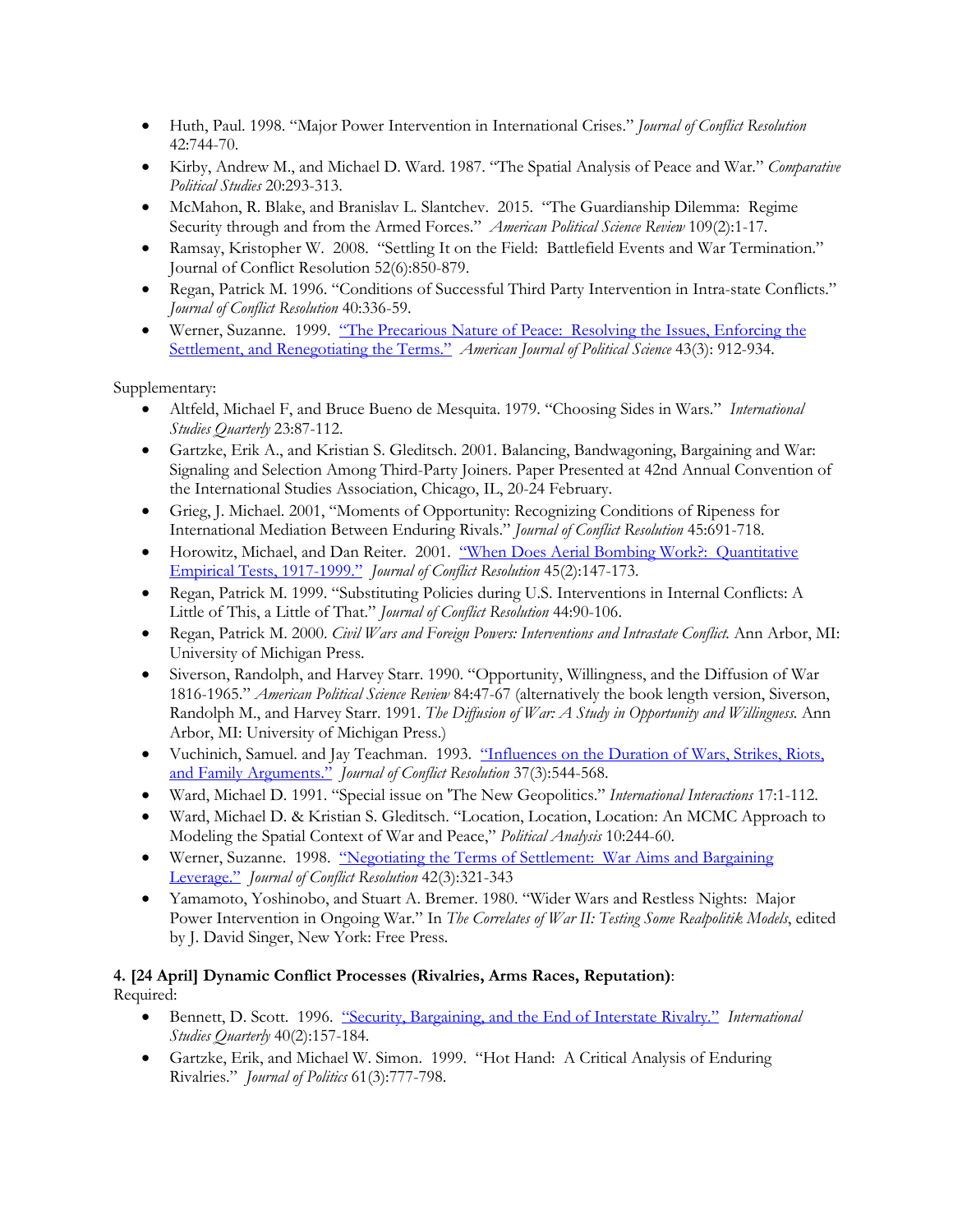- Goertz, Gary, and Paul F. Diehl. 1995. "The Initiation and Termination of Enduring Rivalries: The Impact of Political Shocks." *American Journal of Political Science* 39(1):30-52.
- Goldstein, Joshua S., and Jon C. Pevehouse. 1997. "Reciprocity, Bullying, and International Cooperation: Time-Series Analysis of the Bosnia Conflict." *American Political Science Review* 91:515-30.
- Hamblin, Robert L., Michael Hout, Jerry L. L. Miller, and Brian L. Pitcher. 1977. "Arms Races: A Test of Two Models." *American Sociological Review* 42:338-54.
- Lemke, Douglas, and William Reed. 2001. "War and Rivalry among Great Powers." *American Journal of Political Science* 45(2):457-469.
- Morrow, James D. 1989. "A Twist of Truth: A Reexamination of the Effects of Arms Races on the Occurrence of War." *Journal of Conflict Resolution* 33(3):500-529.
- Sample, Susan G. 1997. "Arms Races and Dispute Escalation: Resolving the Debate." *Journal of Peace Research* 34:7-22.
- Sandler, Todd, and Keith Hartley. 1995. *The Economics of Defense.* Cambridge: Cambridge University Press, Chapter 4.
- Ward, Michael Don. 1984. "Differential Paths to Parity: A Study of the Contemporary Arms Race." *American Political Science Review* 78:297-317.

- Boulding, Kenneth E. 1963. *Conflict and Defense: A General Theory.* New York: Harper and Row.
- Diehl, Paul. 1983. "Arms Races and Escalation: A Closer Look." *Journal of Peace Research* 20:205-12.
- Diehl, Paul F., and Mark Crescenzi. 1998. "Reconfiguring the Arms Race-War Debate" *Journal of Peace Research* 35(1):111-118.
- Diehl, Paul F., and Jean Kingston. 1987. "Messenger or Message?: Military Buildups and the Initiation of Conflict." *Journal of Politics* 49(4):789-799.
- Dixon, William J. 1986. "Reciprocity in United States-Soviet Relations: Multiple Symmetry or Issue Linkage?" *American Journal of Political Science* 30:421-445.
- Gleditsch, Kristian Skrede, and Kyle C. Beardsley. 2004. "Nosy Neighbors: Third Party Actors in Central American Conflicts." Journal of Conflict Resolution 48: 379-402.
- Goertz, Gary, and Paul F. Diehl. 1993. "Enduring Rivalries: Theoretical Constructs and Empirical Patterns." *International Studies Quarterly* 37(2):147-171.
- Hess, Gregory. D. 1995. "An Introduction to Lewis Fry Richardson and His Mathematical Theory of War and Peace." *Conflict Management and Peace Science* 14(1): 77-113.
- Intriligator, Michael D., and Dagobert. L. Brito. 1984. "Can Arms Races Lead to the Outbreak of War?" *Journal of Conflict Resolution* 28:63-84.
- Mayer, Thomas F. 1986. "Arms Races and War Initiation: Some Alternatives to the Intriligator-Brito Model." *Journal of Conflict Resolution* 30:3-28.
- Morrow, James D. 1991. "Electoral and Congressional Incentives and Arms Control." *Journal of Conflict Resolution* 35(2):245-265.
- Oren, Ido. 1994. "The Indo-Pakistani Arms Competition: A Deductive and Statistical Analysis." *Journal of Conflict Resolution* 38(2):185-214.
- Richardson, Lewis F. 1960. *Arms and Insecurity.* Chicago, Pittsburgh, PA: Quadrangle/Boxwood.
- Sartori, Anne. 2003. Enduring Facts about Enduring Rivals. Typescript, Princeton University, available at URI: http://www.princeton.edu/~asartori/Sartori%20enduring%20rivalries%207- 09.pdf.
- Stoll, Richard J. 1982. "Let the Researcher Beware: The Use of the Richardson Equations to Estimate the Parameters of a Dyadic Arms Acquisition Process." *American Journal of Political Science* 26:77-89.
- Wallace, Michael D. 1979. "Arms Races and Escalation: Some New Evidence." *Journal of Conflict Resolution* 23:3-16.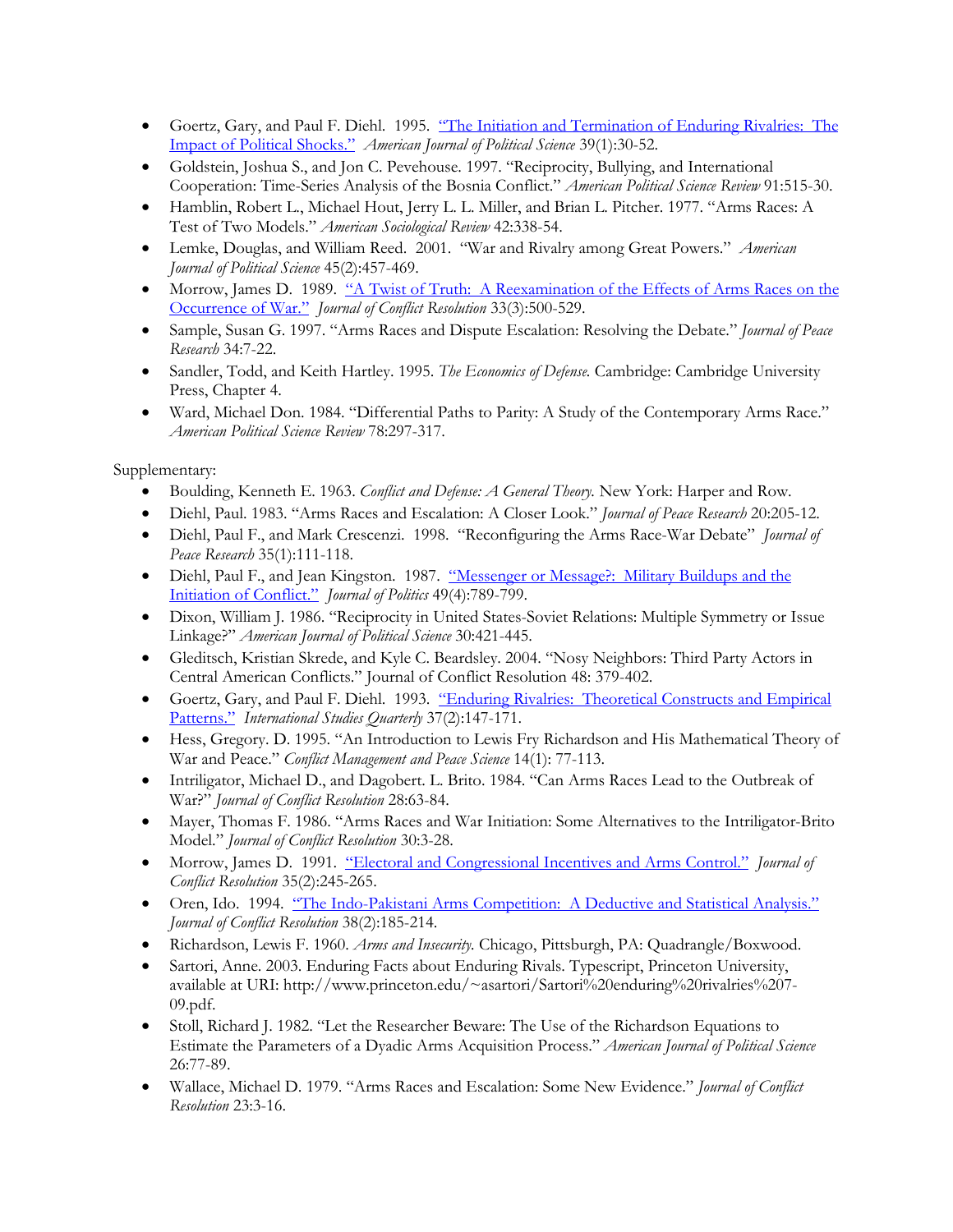# **5. [1 May] Deterrence, Spirals and Weapons of Mass Destruction**:

Required:

- Asal, Victor, and Kyle Beardsley. 2007. "Proliferation and International Crisis Behavior." *Journal of Peace Research* 44(2):139-155.
- Crescenzi, Mark. 2007. "Reputation and Interstate Conflict." *American Journal of Political Science* 51(2):382-396.
- Fearon, James D. 1994. "Signaling Versus the Balance of Power and Interests: An Empirical Test of a Crisis Bargaining Model." *Journal of Conflict Resolution* 38(2):236-269.
- Huth, Paul K. 1990. "The Extended Deterrent Value of Nuclear Weapons." *Journal of Conflict Resolution* 34(2):270-290.
- Huth, Paul, and Bruce Russett. 1984. "What Makes Deterrence Work: Cases from 1900 to 1980." *World Politics* 36(4):496-526.
- Huth, Paul, and Bruce Russett. 1993. "General Deterrence Between Enduring Rivals: Testing Three Competing Models." *American Political Science Review* 87(1):61-73.
- Signorino, Curtis S. and Ahmer Tarar. "A Unified Theory and Test of Extended Immediate Deterrence." *American Journal of Political Science* 50(3):586-605.
- Smith, Alastair. 1999. "Testing Theories of Strategic Choice: The Example of Crisis Escalation." *American Journal of Political Science* 43(4):1254-1283.
- Special issue of the *Journal of Conflict Resolution* "A Strategic Approach to Nuclear Proliferation" 53(2).

Supplementary

- Bueno de Mesquita, Bruce, and William H. Riker. 1982. "An Assessment of the Merits of Selective Nuclear Proliferation." *Journal of Conflict Resolution* 26(2):283-306.
- Danilovic, Vesna. 2001. "Conceptual and Selection Bias Issues in Deterrence." *Journal of Conflict Resolution* 45(1):97-125.
- Fuhrmann, Matthew. 2008. "Exporting Mass Destruction?: The Determinants of Dual-Use Trade" *Journal of Peace Research* 45(5):633-652.
- Gartzke, Erik. 2010. "Nuclear Proliferation Dynamics and Conventional Conflict." Working Paper. University of California, San Diego.
- Geller, Daniel. 1990. "Nuclear Weapons, Deterrence and Crisis Escalation." *Journal of Conflict Resolution* 34(2):291-310.
- Huth, Paul, and Bruce Russett. 1990. "Testing Deterrence Theory: Rigor Makes a Difference." *World Politics* 42(4):466-501.
- Jo, Dong-Joon, and Erik Gartzke. 2007. "Determinants of Nuclear Weapons Proliferation." *Journal of Conflict Resolution* 51(1):167-194.
- Nalebuff, Barry. 1991. "Rational Deterrence in an Imperfect World." *World Politics* 43(3):313-335.
- Sample, Susan G. 1997. "Arms Races and Dispute Escalation: Resolving the Debate." *Journal of Peace Research* 34(1):7-22.
- Singh, Sonali, and Christopher R. Way. 2004. "The Correlates of Nuclear Proliferation." *Journal of Conflict Resolution* 48(6):859-885
- Kroenig, Matthew. 2009. "Exporting the Bomb: Why States Provide Sensitive Nuclear Assistance." *American Political Science Review* 103(1):113-133.

## **6. [8 May] Alliances and Military Cooperation**:

Required reading**:**

- Allen, Michael A. and Matthew Digiuseppe. 2013. "Tightening the Belt: Sovereign Debt and Alliance Formation." *International Studies Quarterly* 57(4):647-659.
- Bearce, David H., Kristen M. Flanagan, and Katharine M. Floros. 2006. "Alliances, Internal Information, and Military Conflict among Member States." *International Organization* 60(3):595-625.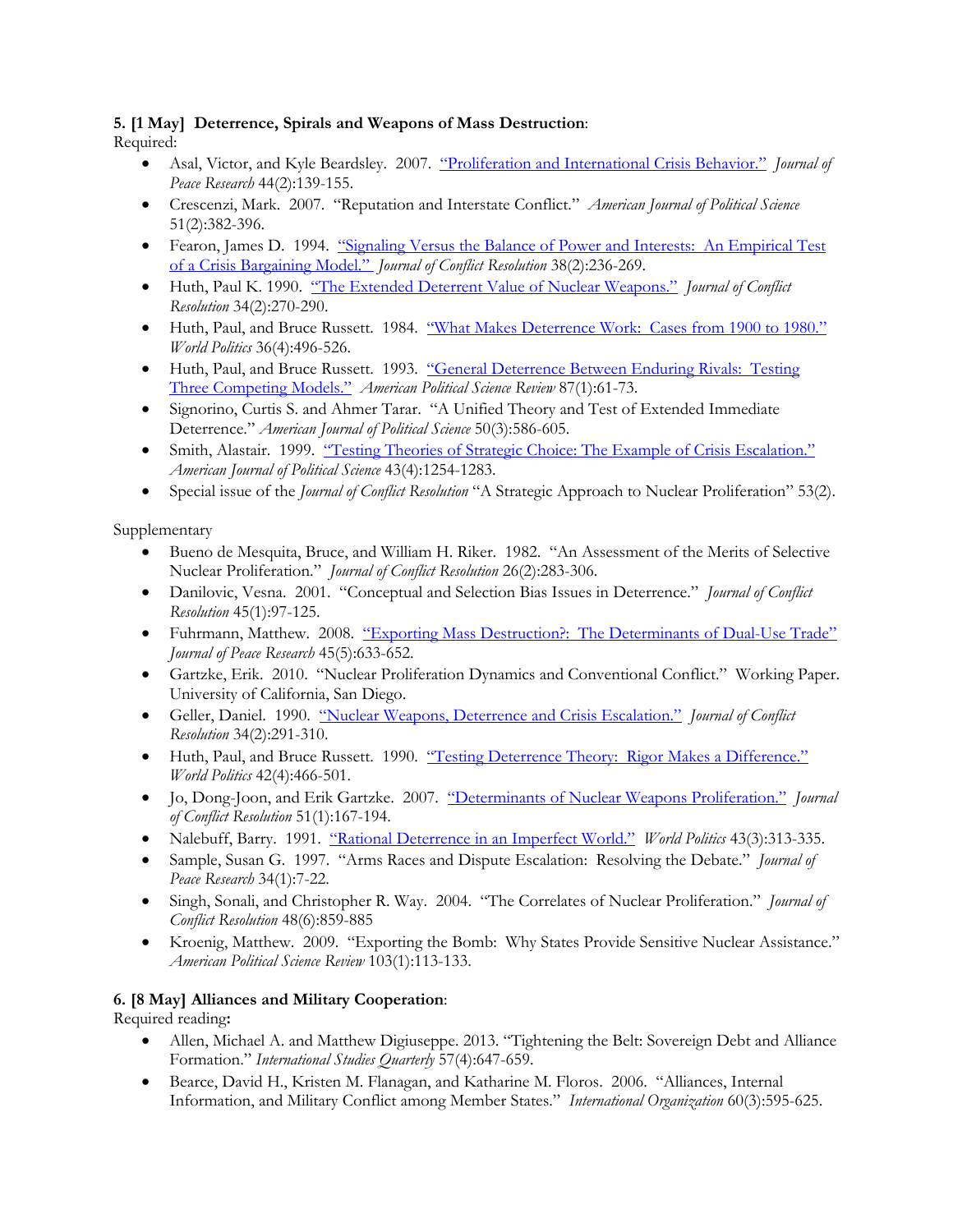- Bennett, D. Scott. 1997. "Testing Alternative Models of Alliance Duration, 1816-1984." *American Journal of Political Science* 41:846-78.
- Conybeare, John A. C., and Todd Sandler (1990) "The Triple Entente and the Triple Alliance 1880- 1914: A Collective Goods Approach." *American Political Science Review* 84:1197-1206.
- Gartzke, Erik, and Kristian S. Gleditsch. 2004. "Why Democracies May Actually Be Less Reliable Allies." *American Journal of Political Science* 48(4):775-795.
- Leeds, Brett Ashley. 2003. "Do Alliances Deter Aggression? The Influence of Military Alliances on the Initiation of Militarized Interstate Disputes" *American Journal of Political Science* 47(3):427-439.
- Morrow, James D. 1991. "Alliances and Asymmetry: An Alternative to the Capability Aggregation Model of Alliances." *American Journal of Political Science* 35(4):904-933.
- Morrow, James D. 1993. "Arms Versus Allies: Trade-Offs in the Search for Security." *International Organization* 47(2):207-233.

- Altfeld, Michael F. 1984. "The Decision to Ally: A Theory and Test." *Western Political Quarterly* 37:523-44.
- Bennett, D. Scott. 1997. "Testing Alternative Models of Alliance Duration, 1816-1984." *American Journal of Political Science* 41(3):846-878.
- Conybeare, John A. 1992. "A Portfolio Diversification Model of Alliances: The Triple Alliance and Triple Entente, 1879-1914." *Journal of Conflict Resolution* 36(1):53-85.
- Conybeare, John A. 1994. "Arms versus Alliances: The Capital Structure of Military Enterprise." *Journal of Conflict Resolution* 38(2):215-235.
- Conybeare, John A.C. 1994. "The Portfolio Benefits of Free Riding in Military Alliances." *International Studies Quarterly* 38(3):405-419.
- Conybeare, John A. C., James C. Murdoch, and Todd Sandler. 1994. "Alternative Collective-Goods Models of Military Alliances: Theory and Empirics." *Economic Inquiry* 32:525-42.
- Fearon, James D. 1997. "Signaling Foreign Policy Interests: Tying Hands versus Sinking Costs." *Journal of Conflict Resolution* 41(1):68-90.
- Gaubatz, Kurt Taylor. 1996. "Democratic States and Commitment in International Relations." *International Organization* 50(1):109-139.
- Gibler, Douglas M. 2008. "The Cost of Reneging: Reputation and Alliance Formation." *Journal of Conflict Resolution* 52(3):426-454.
- Leeds, Brett Ashley, Andrew J. Long, and Sara McLaughlin Mitchell. 2002a. "Reevaluating Alliance Reliability: Specific Threats, Specific Promises." *Journal of Conflict Resolution* 44:686-99.
- Leeds, Brett Ashley, Jeff M. Ritter, Sara McLaughlin Mitchell, and Andrew Long. 2002b. "Alliance Treaty Obligations and Provisions, 1815-1944." *International Interactions* 28:237-60.
- Morrow, James D. 1994. "Alliances, Credibility, and Peacetime Costs." *Journal of Conflict Resolution* 38(2):270-297.
- Morrow, James D. 2000. "Alliances: Why Write Them Down?" *Annual Review of Political Science* 3:63- 83.
- Olson, Mancur, and Richard Zeckhauzer. 1966. "An Economic Theory of Alliances." *Review of Economics and Statistics* 48:266-79.
- Palmer, Glenn. 1990. "Corralling the Free Rider: Deterrence and the Western Alliance." *International Studies Quarterly* 34(2):147-164.
- Reed, William. 1997. "Alliance Duration and Democracy: An Extension and Cross-Validation of "Democratic States and Commitment in International Relations." *American Journal of Political Science* 41(3):1072-1078.
- Sabrosky, Alan N. 1980. "Interstate Alliances: Their Reliability and the Expansion of War," in *The Correlates of War II: Testing Some Realpolitik Models*, J. David Singer, ed. New York: Free Press.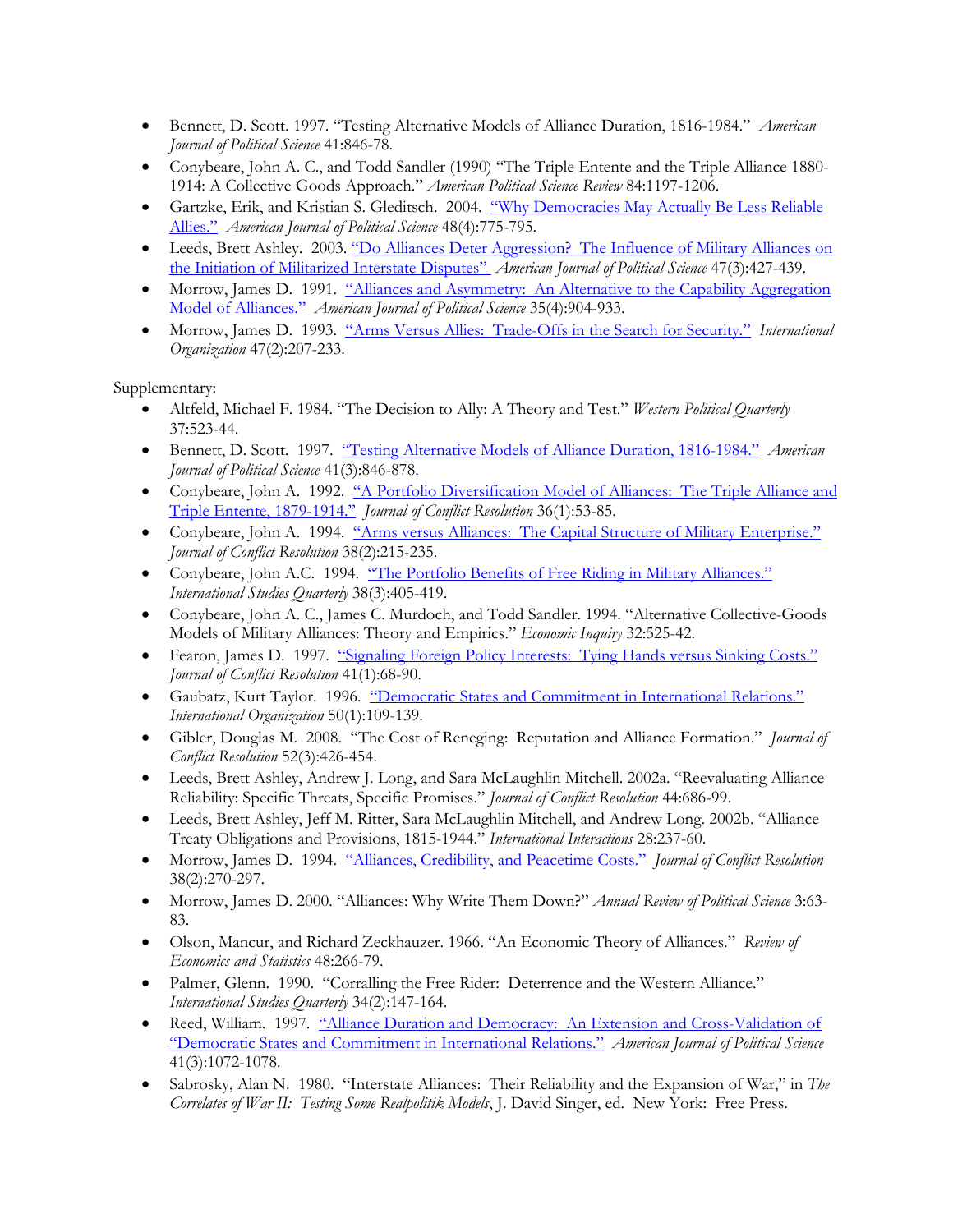- Sandler, Todd. 1999. "Alliance Formation, Alliance Expansion, and the Core." Journal of Conflict Resolution 43:727-47.
- Simon, Michael W., and Erik Gartzke. 1996. "Political System Similarity and the Choice of Allies." *Journal of Conflict Resolution* 40(4):617-635.
- Smith, Alastair. 1995. "Alliance Formation and War." *International Studies Quarterly* 39(4):405-425.
- Siverson, Randolph M., and Juliann Emmons. 1991. "Birds of a Feather: Democratic Political Systems and Alliance Choices in the Twentieth Century." *Journal of Conflict Resolution* 35(2):285-306.
- Siverson, Randolph, and Harvey Starr. 1994. "Regime Change and the Restructuring of Alliances." *American Journal of Political Science* 38:145-61.
- Sorokin, Gerald L. 1994. "Arms, Alliances, and Security Tradeoffs in Enduring Rivalries." *International Studies Quarterly* 38:421-46.
- Sorokin, Gerald L. 1994. "Alliance Formation and General Deterrence." *Journal of Conflict Resolution* 38(2):298-325.
- Werner, Suzanne, and Douglas Lemke. 1997. "Opposites Do Not Attract: The Impact of Domestic Institutions, Power, and Prior Commitments on Alignment Choices." *International Studies Quarterly* 41(3):529-546.

## **7. [15 May] Liberal War/Liberal Peace**

## Democratic Peace:

Required:

- Bueno de Mesquita, Bruce, James D. Morrow, Randolph M. Siverson, and Alastair Smith. 2004. "Testing Novel Implications from the Selectorate Theory of War." *World Politics* 56(3):363-388.
- Cederman, Lars-Erik, and Kristian Skrede Gleditsch. 2004. "Conquest and Regime Change: An Evolutionary Model of the Spread of Democracy and Peace." *International Studies Quarterly* 48:603-29.
- Dixon, William J. 1994. "Democracy and the Peaceful Settlement of International Conflict." *American Political Science Review* 88(1):14-32.
- Gartzke, Erik. 2007. "The Capitalist Peace" *American Journal of Political Science* 51(1):166-191.
- Hegre, Håvard, Tanja Ellingsen, Scott Gates, and Nils Petter Gleditsch. 2001. "Toward a Democratic Civil Peace? Democracy, Political Change, and Civil War, 1816–1992." American Political Science Review 95:33–48.
- Oneal, John R., and Bruce Russett. 1997. "The Classical Liberals Were Right: Democracy, Interdependence, and Conflict, 1950-1985." *International Studies Quarterly* 41(2):267-294.
- Schultz, Kenneth A. 2001. "Looking for Audience Costs." *Journal of Conflict Resolution* 45:32-60.

- Bueno de Mesquita, Bruce, James Morrow, Randolph M. Siverson, and Alastair Smith. 1999. "An Institutional Explanation for the Democratic Peace." *American Political Science Review* 93(4):791-808.
- Cederman, Lars-Erik. 2001. "Back to Kant: Reinterpreting the Democratic Peace as a Macrohistorical Learning Process." *American Political Science Review* 95(1):15-31.
- Chan, Steve. 1997. "In Search of Democratic Peace: Problems and Promise." *Mershon International Studies Review* 41:59-92.
- Farber, Henry S., and Joanne Gowa. 1997. "Common Interests or Common Polities?: Reinterpreting the Democratic Peace." *Journal of Politics* 59(2):393-417.
- Fearon, James D. 1994. "Domestic Political Audiences and the Escalation of International Disputes." *American Political Science Review* 88(3):577-592.
- Gartzke, Erik. 1998. "Kant We All Just Get Along?: Motive, Opportunity, and the Origins of the Democratic Peace." *American Journal of Political Science* 42(1):1-27.
- Gartzke, Erik. 2000. "Preferences and the Democratic Peace." *International Studies Quarterly* 44(2):191-210.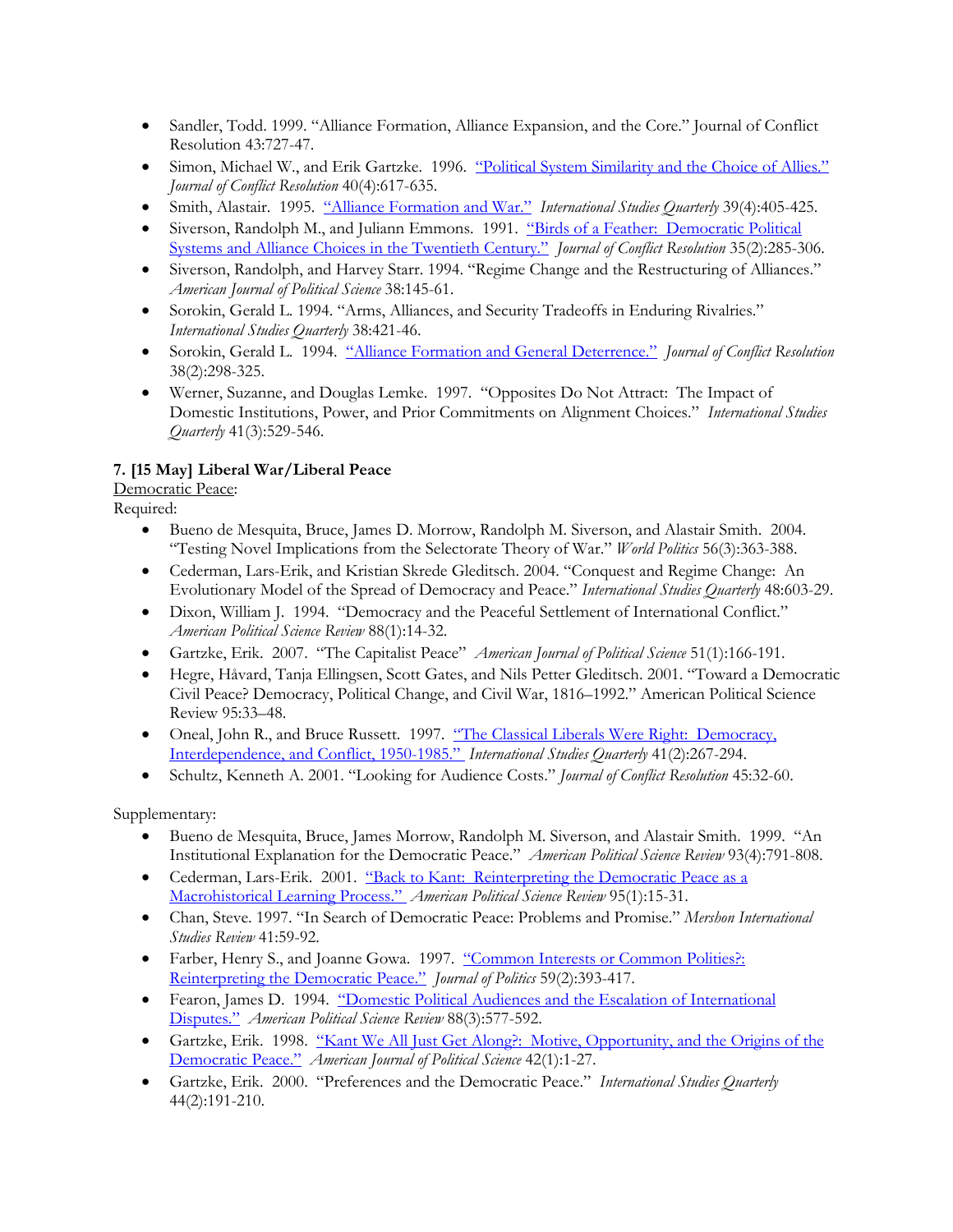- Gates, Scott, Torbjorn L. Knutsen, and Jonathon W. Moses. 1996. "Democracy and Peace: A More Skeptical View." *Journal of Peace Research* 33(1):1-10.
- Gleditsch, Kristian Skrede. 2002. *All International Politics is Local: The Diffusion of Conflict, Integration, and Democratization.* Ann Arbor, MI: University of Michigan Press.
- Gowa, Joanne. 1995. "Democratic States and International Disputes." *International Organization* 49(3):511-522.
- Henderson, Errol A. 1998. "The Democratic Peace Through the Lens of Culture, 1820-1989." International Studies Quarterly 42(3):461-484.
- Huth, Paul K. and Todd L. Allee. 2002. "Domestic Political Accountability and the Escalation and Settlement of International Disputes." *Journal of Conflict Resolution* 46(6):754-790.
- James, Patrick, Eric Solberg, and Murray Wolfson. 1999. "An Identified Systemic Model of the Democracy-Peace Nexus." *Defence and Peace Economics* 10: 1-37.
- Lake, David A. 1992. "Powerful Pacifists: Democratic States and War." *American Political Science Review* 86(1):24-37.
- Maoz, Zeev, and Bruce Russett. 1993. "Normative and Structural Causes of the Democratic Peace, 1946-1986." *American Political Science Review* 87(3):624-638.
- Mousseau, Michael. 2000. "Market Prosperity, Democratic Consolidation, and Democratic Peace." *Journal of Conflict Resolution* 44(4):472-507.
- Rousseau, David L., Christopher Gelpi, Dan Reiter, and Paul K. Huth. 1996. "Assessing the Dyadic Nature of the Democratic Peace, 1918-88." *American Political Science Review* 90(3):512-533.
- Russett, Bruce M., and Harvey Starr. 2000. "From Democratic Peace to Kantian Peace: Democracy and Conflict in the International System." In *Handbook of War Studies II*, edited by Manus I. Midlarsky, 93-128. Ann Arbor, MI: University of Michigan Press.
- Schultz, Kenneth A. 1999. "Do Democratic Institutions Constrain or Inform? Contrasting Two Institutional Perspectives on Democracy and War." *International Organization* 52:233-66.
- Thompson, William R. 1996. "Democracy and Peace: Putting the Cart Before the Horse?" *International Organization* 50(1):141-174.
- Ward, Michael D., and Kristian S. Gleditsch. 1998. "Democratizing for Peace." *American Political Science Revie*w 92(1):51-61.

#### Democratic War:

- Bueno de Mesquita, Bruce and Randolph M. Siverson. 1995. "War and the Survival of Political Leaders: A Comparative Study of Regime Types and Political Accountability." *American Political Science Review* 89(4):841-853.
- Chiozza, Giacomo, and H. E. Goemans. 2004. "International Conflict and the Tenure of Leaders: Is War Still Ex Post Inefficient?" *American Journal of Political Science* 48:604-19.
- Mitchell, Sara McLaughlin, and Will H. Moore. 2002. "Presidential Uses of Force During the Cold War: Aggregation, Truncation, and Temporal Dynamics." *American Journal of Political Science* 46:438- 452.
- Morrow, James D. 2007. "When Do States Follow the Laws of War?" *American Political Science Review* 101(3):559-572.
- Ostrom, Charles W., and Brian L. Job. 1986. "The President and the Political Use of Force." *American Political Science Review* 80(2):541-566.
- Reinhardt, Eric, and Curt Dassel. 1999. "Domestic Strife and the Initiation of Violence at Home and Abroad." *American Journal of Political Science* 43(1):56-85.
- Reiter, Dan, and Allan C. Stam III. 1998. "Democracy, War Initiation, and Victory." *American Political Science Review* 92(2):377-389.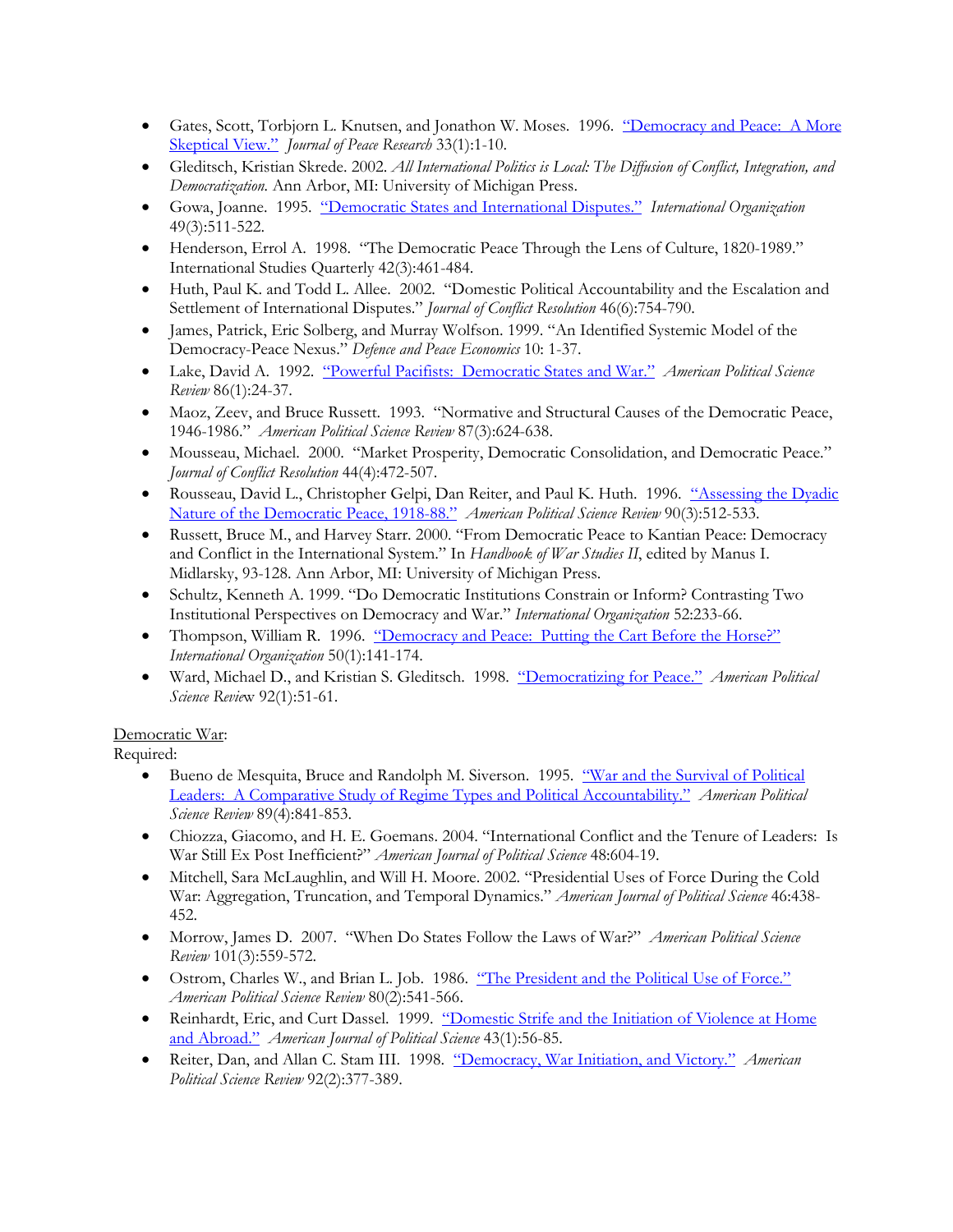- Bennett, D. Scott, and Allan C. Stam III. 1998. "The Declining Advantages of Democracy: A Combined Model of War Outcomes and Duration." *Journal of Conflict Resolution* 42(3):344-366.
- Bueno de Mesquita, Bruce, and Randolph M. Siverson. 1997. "Nasty or Nice?: Political Systems, Endogenous Norms, and the Treatment of Adversaries." *Journal of Conflict Resolution* 41(1):175-199.
- Bueno de Mesquita, Bruce, Randolph M. Siverson, and Gary Woller. 1992. "War and the Fate of Regimes: A Comparative Analysis." *American Political Science Review* 86(3):638-646.
- Enterline, Andrew J., and Kristian S. Gleditsch. 2000. "Threats, Opportunity, and Force: Externalization of Domestic Pressure, 1946-82." *International Interactions* 26:1-53.
- Davies, Graeme A. M. 2002. "Domestic Strife and the Initiation of International Conflicts: A Directed Dyad Analysis, 1950-1982." *Journal of Conflict Resolution* 46:672-692.
- Gaubatz, Kurt Taylor. 1991. "Election Cycles and War." *Journal of Conflict Resolution* 35(2):212-244.
- Gelpi, Christopher. 1997. "Democratic Diversions: Governmental Structure and the Externalization of Domestic Conflict." *Journal of Conflict Resolution* 41:255-82.
- Leeds, Brett Ashley, and David R. Davis. 1997. "Domestic Political Vulnerability and International Disputes." *Journal of Conflict Resolution* 41:814-34.
- Levy, Jack. 1988. "Domestic Politics and War." *Journal of Interdisciplinary History* 18(4):653-673.
- Levy, Jack S. 1989. "The Diversionary Theory of War: A Critique." In *Handbook of War Studies*, edited by Manus I. Midlarsky, 259-88. Ann Arbor, MI: University of Michigan Press.
- Morgan, T. Clifton, and Kenneth N. Bickers. 1992. "Domestic Discontent and the External Use of Force" *Journal of Conflict Resolution* 36:25-52.
- Richards, Diana, Clifton Morgan, Rick K. Wilson, Valerie L. Schwebach, and Garry D. Young. 1993. "Good Times, Bad Times, and the Diversionary Use of Force." *Journal of Conflict Resolution* 37(3):504- 535.
- Smith, Alastair. 1996. "Diversionary Foreign Policy in Democratic Systems." *International Studies Quarterly* 40(1):133-153.
- Reiter, Dan, and Allan C. Stam III. 1998. "Democracy and Battlefield Military Effectiveness." *Journal of Conflict Resolution* 42(3):259-277.

Economic Interdependence/Development:

Required reading**:**

- Dorussen, Han, and Jongryn Mo. 2001. "Ending Economic Sanctions: Audience Costs and Rent-Seeking as Commitment Strategies." *Journal of Conflict Resolution* 45: 395-426.
- Drezner, Daniel W. 2003. "The Hidden Hand of Economic Coercion." *International Organization* 57:643-659.
- Gartzke, Erik, Quan Li, and Charles Boehmer. "Investing in the Peace: Economic Interdependence and International Conflict." *International Organization* 55(2):391-438.
- Gartzke, Erik, and Dominic Rohner. 2010. "The Political Economy of Imperialism, Decolonization, and Development." *British Journal of Political Science*. Forthcoming.
- Morrow, James D. 1999. "How Could Trade Affect Conflict?" *Journal of Peace Research* 36:481-9.
- Niou, Emerson, and Dean Lacy. 2004. "A Theory of Economic Sanctions and Issue Linkage." *Journal of Politics* 66:25-42.
- Oneal, John R., and Bruce Russett. 1999. "The Kantian Peace: The Pacific Benefits of Democracy, Interdependence, and International Organizations, 1885-1992." *World Politics* 52:1-37.
- Pollins, Brian M. 1989. "Conflict, Cooperation, and Commerce: The Effect of International Political Interactions on Bilateral Trade Flows." *American Journal of Political Science* 33:737-61.
- Reed, William. 2003. "Information and Economic Interdependence" *Journal of Conflict Resolution* 47(1):54-71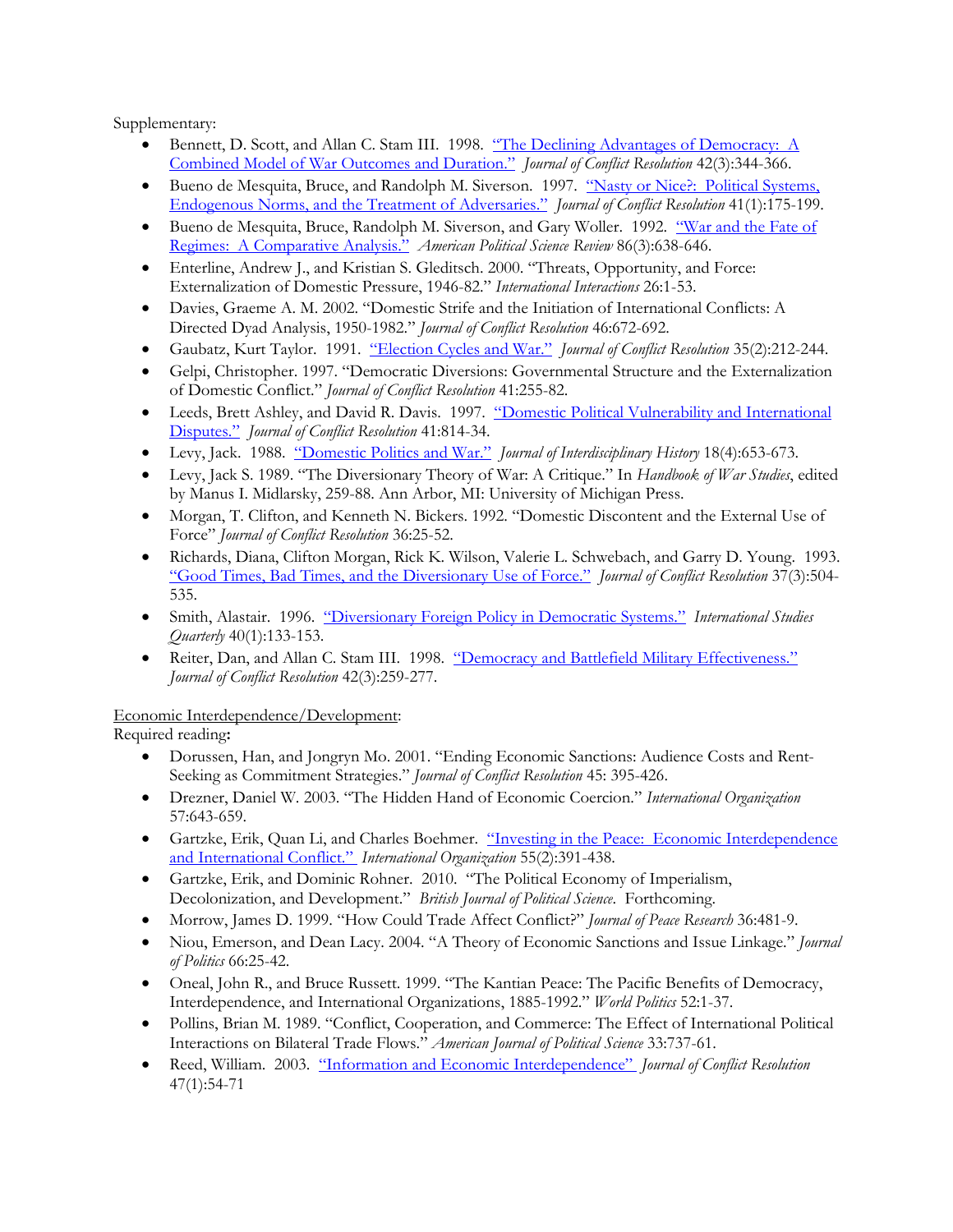- Anderton, Charles, and John R. Carter. 2001. "The Impact of War on Trade: An Interrupted Timesseries study." *Journal of Peace Research* 38:445-.
- Barbieri, Katherine, and Jack S. Levy. 1999. "Sleeping with the Enemy." *Journal of Peace Research* 36:387-404.
- Barbieri, Katherine. 1996. "Economic Interdependence: A Path to Peace or a Source of Interstate Conflict?" *Journal of Peace Research* 33:29-49.
- Gartzke, Erik, and Quan Li. 2003. "Measure for Measure: Concept Operationalization and the Trade Interdependence -- Conflict Debate" *Journal of Peace Research* 40(5):553-571 (read responses)
- Gartzke, Erik, and Dominic Rohner. 2010. "To Conquer or Compel: War, Peace, and Economic Development." Working Paper. University of California, San Diego.
- Gasiorowski, Mark J. 1986. "Economic Interdependence and International Conflict: Some Cross-National Evidence." *International Studies Quarterly* 30(1):23-38.
- Greene, Donald, and Soo Yeon Kim. 2001. "Dirty Pool (with Comments)." *International Organization* 55:441-468.
- Hegre, Håvard. 2000. "Development and the Liberal Peace: What does it Take to be a Trading State?" *Journal of Peace Research* 37:5-30.
- Hufbauer, Gary Clyde, Jeffrey J. Schott, and Kimberly Ann Elliott. 1990. *Economic Sanctions Reconsidered*. Washington, DC: Institute for International Economics.
- Kaempfer, William H., and Anton D. Lowenberg. 1988. "The Theory of International Economic Sanctions: A Public Choice Approach." *American Economic Review* 78:786-93.
- Mansfield, Edward D. and Brian M. Pollins. 2001. "The Study of Interdependence and Conflict: Recent Advances, Open Questions, and Directions for Future Research" *Journal of Conflict Research* 45(6):834-859.
- Polachek, Solomon W., Yuan-Ching Chang, and John Robst. 1999. "Liberalism and Interdependence: Extending the Trade and Conflict Model." *Journal of Peace Research* 36:405-22.
- Wagner, Harrison. 1988. "Economic Interdependence, Bargaining Power, and Political Influence." *International Organization* 42(3):461-483.

## **8. [22 May] Civil Wars and Refugees**:

- Cederman, Lars-Erik, Luc Girardin, and Kristian Gleditsch. 2009. "Ethnonationalist Triads: Assessing the Influence of Kin Groups on Civil Wars." *World Politics* 61(3):403-437.
- Condra, Luke N. and Jacob N. Shapiro. "Who takes the Blame? The Strategic Effects of Collateral Damage." *American Journal of Political Science* 56.1 (2012): 167-187.
- Doyle, Michael W., and Nicholas Sambanis. 2000. "International Peacebuilding: A Theoretical and Quantitative Analysis." *American Political Science Review* 94(4):779-801.
- Fearon, James D., and David Laitin. 2003. "Ethnicity, Insurgency, and Civil War." *American Political Science Review* 97(1):75-90.
- Ghobarah, Hazem A., Paul Huth, and Bruce Russett. 2003. "Civil Wars Kill and Maim People Long After the Shooting Stops." *American Political Science Review* 97(2):189-202.
- Girod, Desha, "Effective Foreign Aid Following Civil War: The Nonstrategic-Desperation Hypothesis." 2012. *American Journal of Political Science* 56(1):188-201.
- Gleditsch, Kristian S., Idean Salehyan, and Kenneth Schultz. 2008. "Fighting at Home, Fighting Abroad: How Civil Wars Lead to International Disputes." *Journal of Conflict Resolution*. 52(4):479- 506.
- Hultman, Lisa, Jacob Kathman and Megan Shannon. 2013. "United Nations Peacekeeping and Civilian Protection in Civil War." *American Journal of Political Science* 57(4):875-891.
- Lyall, Jason. "Do Democracies Make Inferior Counterinsurgents? Reassessing Democracy's Impact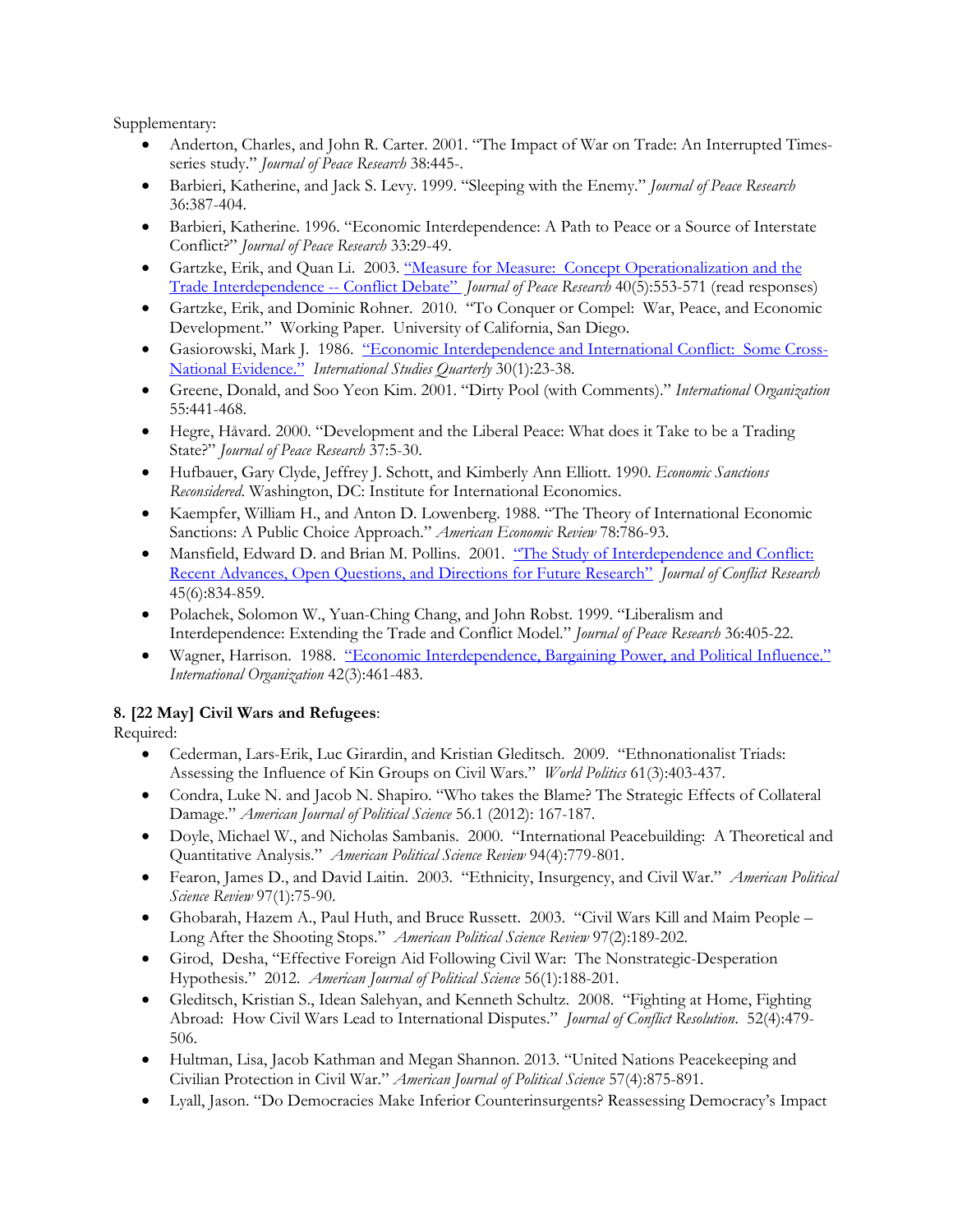on War Outcomes and Duration." *International Organization* 64 (2010): 167-92.

- Narang, Neil. 2015. "Assisting Uncertainty: How Humanitarian Aid Can Inadvertently Prolong Civil War." *International Studies Quarterly* 59(1):184-195.
- Savun, Burcu and Daniel C. Tirone. 2011. "Foreign Aid, Democratization, and Civil Conflict: How Does Democracy Aid Affect Civil Conflict?" *American Journal of Political Science* 55(2):233-246.
- Nielson et. al. 2011. "Foreign Aid Shocks as a Cause of Violent Armed Conflict." *American Journal of Political Science* 55(2):219-232.
- Salehyan, Idean, and Kristian S. Gleditsch. 2006. "Refugees and the Spread of Civil War." *International Organization* 60(2):335-366.

Supplementary

- Azam, Jean-Paul, and Anke Hoeffler. 2002. "Violence Against Civilians in Civil Wars: Looting or Terror?" *Journal of Peace Research* 39(4):461-485.
- Buhaug, Halvard and Kristian S. Gleditsch. 2008. "Contagion or Confusion?: Why Conflicts Cluster in Space." *International Studies Quarterly* 52(2):215-233.
- Collier, Paul, and Anke Hoeffler. 2002. "Greed and Grievance in Civil War" *Oxford Economic Papers* 56(4):563-595.
- Collier, Paul, and Nicholas Sambanis. 2002. "Understanding Civil War: A New Agenda." *Journal of Conflict Resolution* 46(1):3-12.
- Davenport, Christian. 2007. "State Repression and the Tyrannical Peace." *Journal of Peace Research* 44(4):485-504.
- Davenport, Christian, and David Armstrong. 2004. "Democracy and the Violation of Human Rights: A Statistical Analysis from 1976-1996." *American Journal of Political Science* 48(3):538-554.
- Gleditsch, Kristian S. 2007. "Transnational Dimensions of Civil War." *Journal of Peace Research* 44(3):293-309.
- Gleditsch, Kristian S., Idean Salehyan, and Kenneth Schultz. 2008. "Fighting at Home, Fighting Abroad: How Civil Wars Lead to International Disputes." *Journal of Conflict Resolution* 52(4):479-506.
- Hegre, Haavard, Tanja Ellingsen, Scott Gates, and Nils Petter Gleditsch. 2001. "Toward A Democratic Civil Peace?: Democracy, Political Change, and Civil War, 1816-1992." *American Political Science Review* 95(1):33-48.
- Humphreys, Macartan, and Jeremy M. Weinstein. 2008. "Who Fights?: The Determinants of Participation in Civil War." *American Journal of Political Science* 52(2):436-455.
- Moore, Will H. and Stephen M. Shellman. 2007. "Whither Will They Go?: A Global Study of Refugees' Destinations, 1965-1995." *International Studies Quarterly* 51(4):811-834.
- Sambanis, Nicholas. 2000. "Partition as a Solution to Ethnic War: An Empirical Critique of the Theoretical Literature." *World Politics* 52.

# **9. [29 May] Terrorism:**

- Conrad, Courtenay R., Justin Conrad, and Joseph K. Young. "Tyrants and Terrorism: Why Some Autocrats are Terrorized While Others are Not." *International Studies Quarterly* (2014): 1-11.
- Findley, Michael G. and Joseph K. Young. "Terrorism, Democracy, and Credible Commitments." *International Studies Quarterly* (2011): 1-22.
- Abadie, Alberto, and Javier Gardeazabal. 2003. "The Economic Costs of Conflict: A Case Study of the Basque Territory." *American Economic Review* 93(1):113-132.
- Asal, Victor, and R. Karl Rethemeyer. 2008. "The Nature of the Beast: Organizational Structures and the Lethality of Terrorist Attacks." *Journal of Politics* 70(2):\*\*\*.
- Bapat, Navin A. 2006. "State Bargaining in Transnational Terrorist Events." *International Studies Quarterly* 50(2):265-280.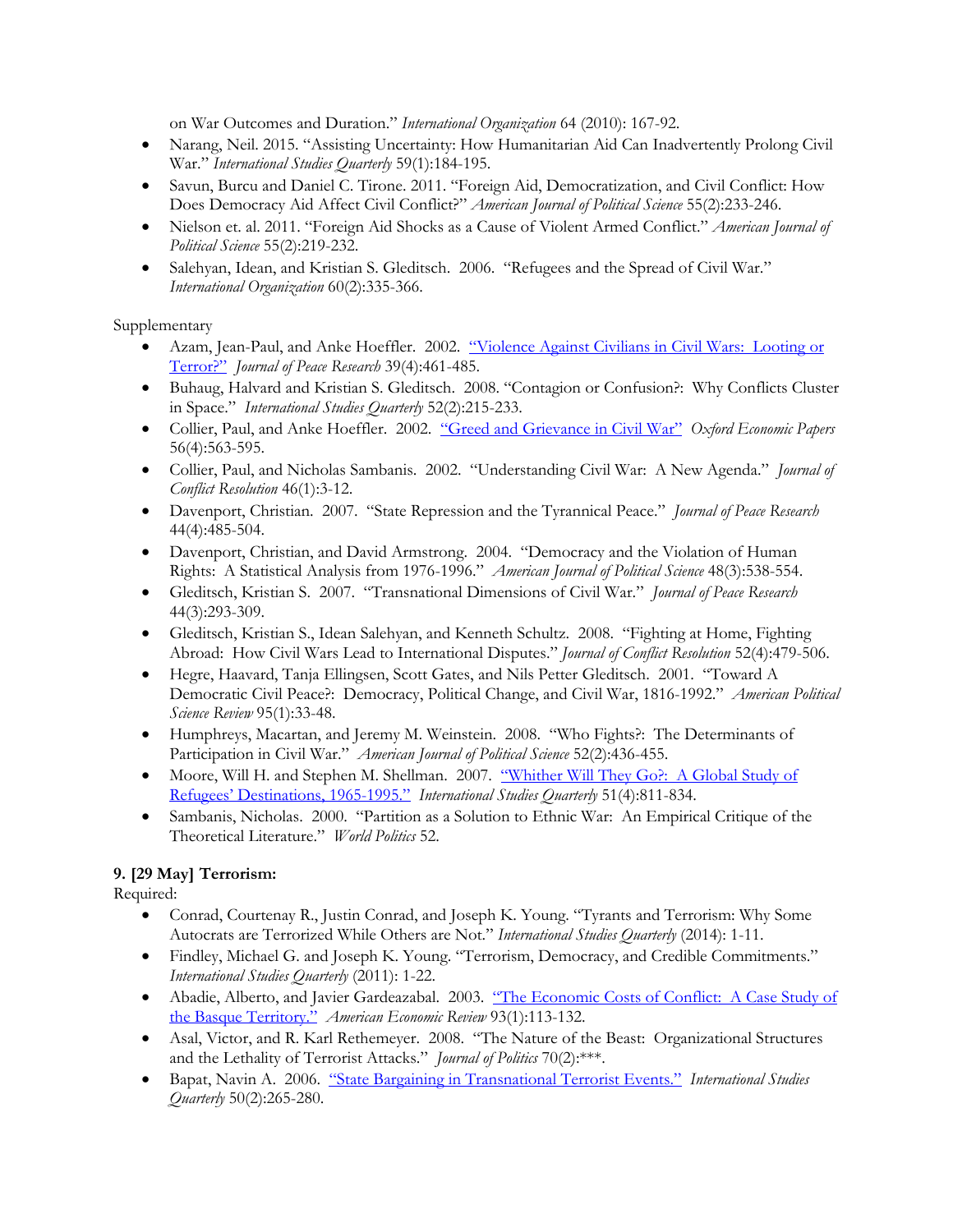- Brophy-Baermann, Bryan, and John A.C. Conybeare. 1994. "Retaliating Against Terrorism: Rational Expectations and the Optimality of Rules Versus Discretion." *American Journal of Political Science* 38(1):196-210.
- Enders, Walter, and Todd Sandler. 1993. "The Effectiveness of Antiterrorism Policies: A Vector-Autoregression-Intervention Analysis." *American Political Science Review* 87(4):829-844.
- Li, Quan. 2005. "Does Democracy Promote or Reduce Transnational Terrorist Incidents?" *Journal of Conflict Resolution* 49(2):278-297.
- Pape, Robert A. 2003. "The Strategic Logic of Suicide Terrorism." *American Political Science Review* 97(3):343-361. (read also the debate in APSR 102(2):269-277 link)
- Salehyan, Idean. 2007. "Transnational Rebels: Neighboring States as Sanctuary for Rebel Groups." *World Politics* 59(2):217-242.

- Abadie, Alberto, and Javier Gardeazabal. 2007. "Terrorism and the World Economy." Working Paper, Harvard University.
- Bueno de Mesquita, Ethan. 2005. "The Quality of Terror" *American Journal of Political Science* 49(3):515-530.
- Enders, Walter, and Todd Sandler. 1999. "Transnational Terrorism in the Post-Cold War Era." *International Studies Quarterly* 43(1):145-167.
- Krueger, Alan B., and Jitka Maleckova. 2003. "Education, Poverty, and Terrorism: Is There a Causal Connection?" *Journal of Economic Perspectives* 17(4):119-144.
- Kydd, Andrew, and Barbara F. Walter. 2002. "Sabotaging the Peace: The Politics of Extremist Violence." *International Organization* 56(2):263-296.
- Moore, Will H. and Stephen M. Shellman. 2007. "Whither Will They Go?: A Global Study of Refugees' Destinations, 1965-1995." *International Studies Quarterly* 51(4):811-834.
- Neumayer, Eric. "The Impact of Political Violence on Tourism: Dynamic Cross-National Estimation." *Journal of Conflict Resolution* 48(2):259-281.
- Piazza, James A. 2008. "A Supply-Side View of Suicide Terrorism: A Cross-National Study." *Journal of Politics* 70(1):28-39.

## **10. [5 June] Methodological innovations, data developments, and theoretical advances**: Required:

- Beck, Nathaniel, Gary King, and Langche Zeng. 2000. "Improving Quantitative Studies of International Conflict: A Conjecture." *American Political Science Review* 94:21-36.
- Beck, Nathaniel, Kristian S. Gleditsch, and Kyle Beardsley. 2006. "Space is More than Geography: Using Spatial Econometrics in the Study of Political Economy." *International Studies Quarterly* 50(1):27-44.
- Bennett, D. Scott, and Allan C. Stam. 2000 "Research Design and Estimator Choices in the Analysis of Interstate Dyads: When Decisions Matter." *Journal of Conflict Resolution* 44(5):653-685.
- Braumoeller, Bear F. 2003. "Causal Complexity and the Study of Politics." *Political Analysis* 11(3):209-233.
- Chaudoin, Stephen, Jude Hays and Raymond Hicks, "Do We Really Know the WTO Cures Cancer?" Working paper.
- Gilligan, Michael J., and Ernest J. Sergenti. 2008. "Do UN Interventions Cause Peace? Using Matching to Improve Causal Inference," *Quarterly Journal of Political Science* 3(2): 89-122
- King, Gary, James Honaker, Anne Joseph, and Kenneth Scheve. 2001. "Analyzing Incomplete Political Science Data: An Alternative Algorithm for Multiple Imputation." *American Political Science Review* 95(1):49-69.
- Lyall, Jason, Graeme Blair, and Kosuke Imai. "Explaining Support for Combatants during Wartime: